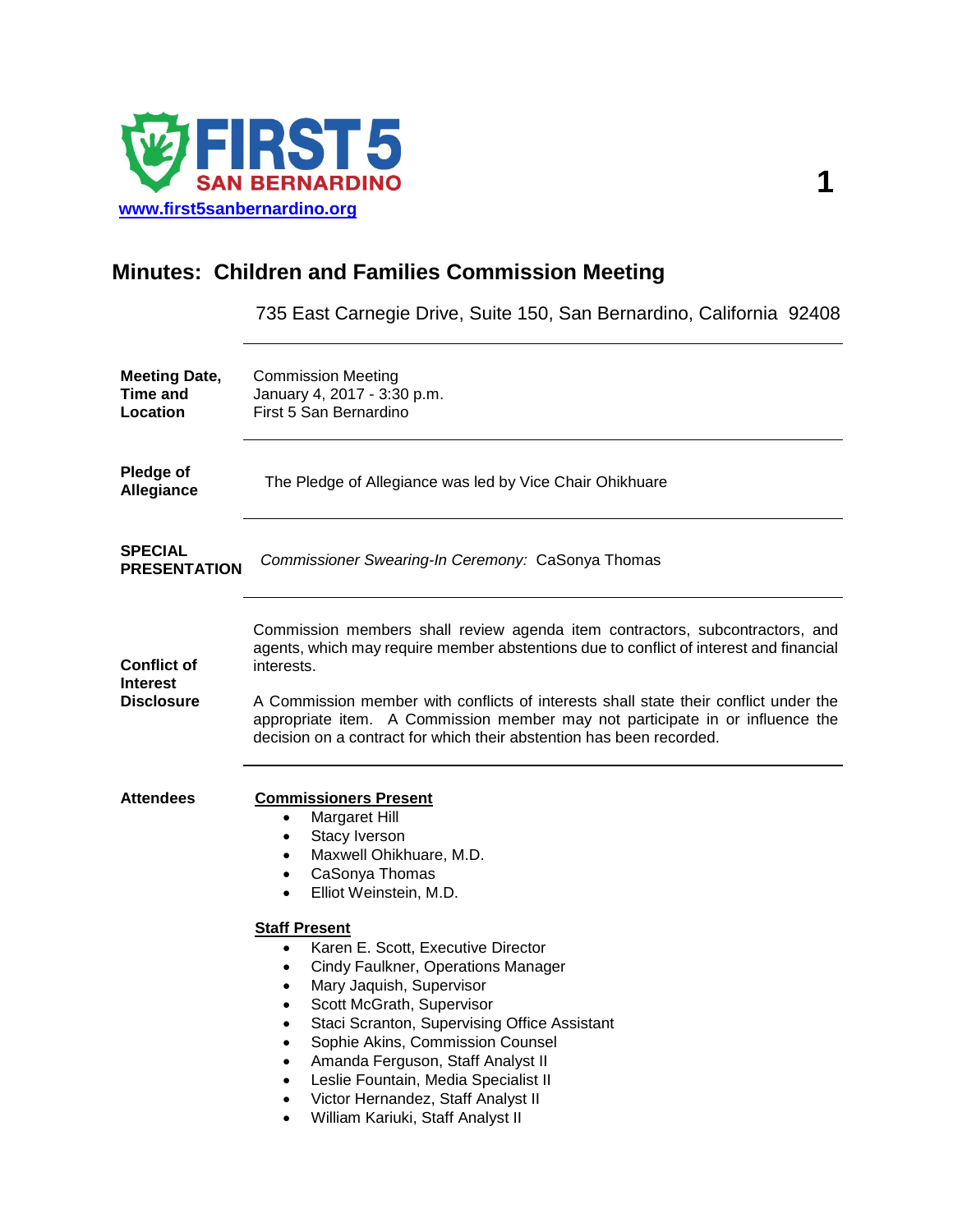| <b>Changes to the</b><br>Agenda                | Ronnie Thomas, Staff Analyst II<br>$\bullet$<br>Walid Wahba, Staff Analyst II<br>None                                                                                                                                                                                                                                                                                                                                                                                        |
|------------------------------------------------|------------------------------------------------------------------------------------------------------------------------------------------------------------------------------------------------------------------------------------------------------------------------------------------------------------------------------------------------------------------------------------------------------------------------------------------------------------------------------|
| Report-<br><b>Executive</b><br><b>Director</b> | <b>First 5 Advisory Committee Member, Ed Pare</b><br>Ed Pare was killed in a car accident late Saturday night in the High Desert where he<br>lived.                                                                                                                                                                                                                                                                                                                          |
|                                                | Ed was an active member and parent volunteer in the community serving not only on<br>the First 5 Advisory Committee, but also with Preschool Services Department,<br>Children's Fund, the High Desert's Community Cabinet and several school districts.<br>Ed's two young daughters, Holly and Heather were often seen accompanying him in<br>his community engagement work.                                                                                                 |
|                                                | Ed is survived by his wife, Natalie, his son Josh and his two daughters.                                                                                                                                                                                                                                                                                                                                                                                                     |
|                                                | Ed was passionate about making the world a better place. We will miss him and we<br>send our prayers and thoughts of hope to his family.                                                                                                                                                                                                                                                                                                                                     |
|                                                | <u> The State of Young Children – A Community Town Hall Event Developing Policy,</u>                                                                                                                                                                                                                                                                                                                                                                                         |
|                                                | <b>Developing Relationships</b><br>This event is scheduled for 7:30 a.m. to 10:00 a.m. at California State University San<br>Bernardino - Santos Manuel Student Union. Parking is free. This event was made<br>possible by a grant from First 5 California. F5CA (First 5 California) approved funding<br>for 10 Commissions to hold such an event and actually awarded to eight Commissions.<br>We are one of those proud eight recipients. Expected attendance around 200. |
|                                                | This is a legislative event local legislators attend to hear about the relationships and<br>collaborative work that San Bernardino County is doing in support of young children<br>and to have legislators connect with us and share their plans and support in the coming<br>year 2017 at the Federal, State and local levels.                                                                                                                                              |
|                                                | Congressman Pete Aguilar, Congressman Paul Cook, Senator Mike Morrell, Senator<br>Connie Leyva, Senator Jean Fuller, Assemblyman Marc Steinorth and<br>Assemblymember Eloise Reyes have confirmed to send staff if they are not able to<br>attend personally. Supervisors Ramos, Hagman, Gonzales and Lovingood have also<br>confirmed participation.                                                                                                                        |
|                                                | Supervisor and Chairman of the Board James Ramos will open the Town Hall Event<br>with a welcoming speech.                                                                                                                                                                                                                                                                                                                                                                   |
|                                                | Ted Alejandre, Superintendent of County Schools, Dena Smith, Chief Operating<br>Officer for San Bernardino County Administrative Office and Barbara Alejandre, Chief<br>Intergovernmental Relations Officer for the Superintendent of County Schools will all<br>provide insight into our partnerships, developing relationships and developing policy<br>supporting the Countywide Vision and its collective impact.                                                        |
|                                                | Dr. Edward Curry, President of the local AAP-Chapter 2 and our very own<br>Commissioner, Dr. Elliott Weinstein are participating in a team presentation called "It's<br>About Development" - Prioritizing Early Childhood Developmental Screening." Dr.<br>Weinstein will share a bit about Help Me Grow and our plans for implementation.                                                                                                                                   |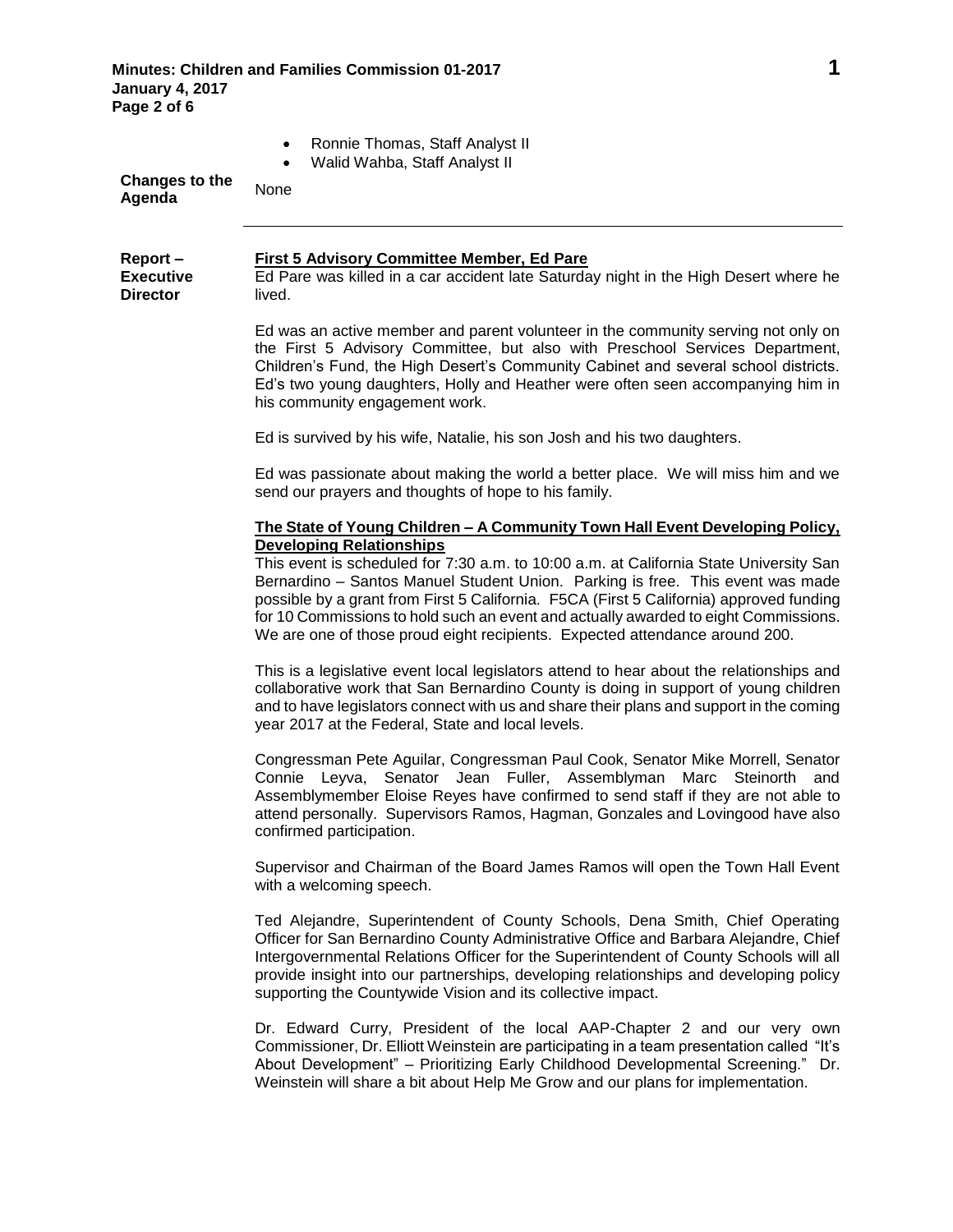Next on the Town Hall agenda is a Panel Discussion – "It's About Access" - Quality Child Care and Quality Early Education for Young Children in San Bernardino County. This panel will be moderated by Margot Grant Gould, Policy Director, First 5 Association of California. Panelists include: Diana Alexander, Director of San Bernardino County Preschool Services Department; James Moses, Regional Director, Child Care Resource Center of San Bernardino County; Chrystina Smith Rasshan, Operations Manager, Early Learning Division, San Bernardino County Superintendent of Schools and recent First 5 San Bernardino QRIS Coordinator; Randy Elphic, Assistant Superintendent of Student Services, San Bernardino County Superintendent of Schools; and Trudy Raymundo, Director, San Bernardino County Department of Public Health.

The goal with this panel discussion is to present fact based information to our local legislators and other stakeholders about the state of "access" to quality early child care and quality early education in San Bernardino County – lending to an opportunity for policymakers and partners to "pledge" to improve the outcomes.

To conclude the program, Dr. Ron Powell and Dr. Tim Hougen will provide a team presentation entitled "It's about Intervention" Improving a Child's Lifelong Trajectory. They will speak on the importance of early intervention for young children to meet their socio-emotional needs and improve their lifelong trajectory. The presentation will address factors such as early childhood trauma, cost analysis, improving the workforce and the environments, the need for joint partnerships, identification of collective roles and an integrative solution to the current gap and how it can be implemented and taken to scale.

The Community Town Hall Event is intended to move the audience to a call to action - to commit to supporting efforts to improve the "State of Young Children." The event will wrap with the opportunity for our legislators and stakeholders to publicly and collectively pledge commitment to young children and First 5 San Bernardino will commitment to stay engaged and provide information and opportunity to succeed in improving the "State of Young Children" in San Bernardino County.

## **Advocacy Day**

First 5 2017 Advocacy Day will be held at the Capitol on January 31st. First 5 staff will have the opportunity to meet with legislators, network with fellow First 5 leadership alongside advocacy and legislative leaders within the First 5 Association. Our ability to advocate for First 5 programs and continued resources is strengthened enormously by a strong showing from counties large and small. First 5 San Bernardino is the 6th largest Commission in the State. Our work in 2017 depends on successful advocacy and collaboration.

Last year, 29 counties attended Advocacy Day with 80 attendees and 83 legislative visits. This day was a great showing of First 5 strength, and our subsequent success with the BOE legislation and many other bills was clearly tied to the First 5 name recognition that our visits created.

Commissioners are encouraged and welcomed to attend this event.

## **Additional Information**

The California Budget Project released a report recently finding that 1.2 million (or 6 out of 7) children who qualify for child care subsidies in CA do not receive services. The report also found that state child care spending continues below pre-recession levels. This is the first report in a multi-phase effort to study the unmet need of child care services across California.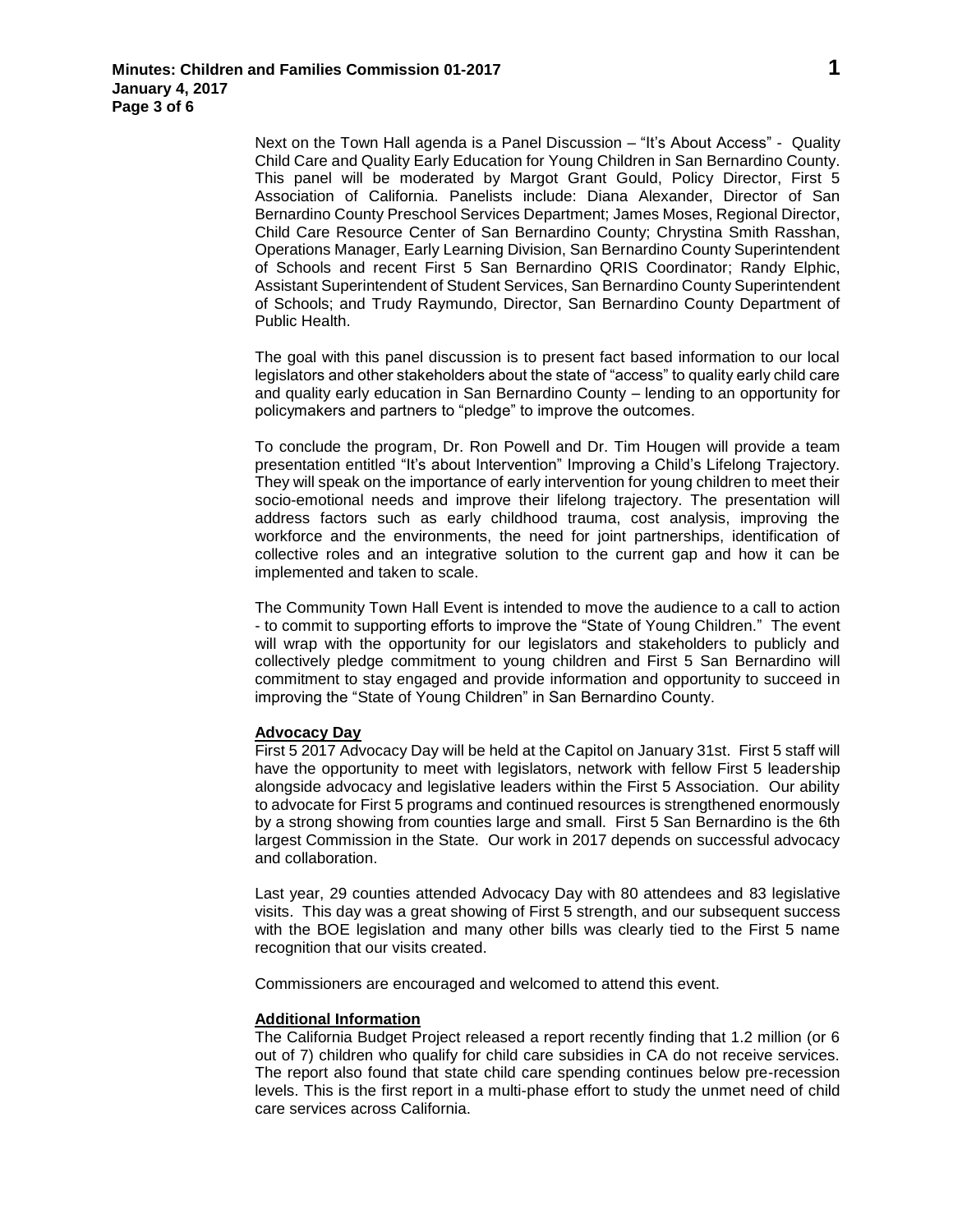A sweeping analysis from the National Institute for Early Education Research was released recently on Head Start, the federally funded early childhood education and social service program, and the fact that it is poorly funded, and quality and access is uneven across the states.

| Chair Margaret Hill reported the next Advisory Committee Meeting will be held on<br>Thursday, January 26, 2017 at 11:30 a.m. at this location. |
|------------------------------------------------------------------------------------------------------------------------------------------------|
|                                                                                                                                                |
|                                                                                                                                                |

**Consent** A motion was made by Commissioner Weinstein and seconded by Commissioner Iverson to approve the Consent Item. With Commissioner Gonzales absent, and without further comment or objection, motion carried by unanimous vote.

| ltem No. | <b>CONSENT</b>                                                                                                        |
|----------|-----------------------------------------------------------------------------------------------------------------------|
|          | Approve Minutes of December 7, 2016 Commission Meeting.<br>(Presenter: Ann M. Calkins, Executive Assistant, 252-4252) |

| Item No. | <b>DISCUSSION</b>                                                                                                                                                                                                                                                                                                                         |
|----------|-------------------------------------------------------------------------------------------------------------------------------------------------------------------------------------------------------------------------------------------------------------------------------------------------------------------------------------------|
| 2        | Elect Chair and Vice-Chair for the Children and Families Commission of San<br>Bernardino County.<br>(Presenter: Karen E. Scott, Executive Director, 252-4252)                                                                                                                                                                             |
|          | Ms. Scott asked for nominations from the floor for the position of Commission Chair.<br>A nomination was made by Margaret Hill for Dr. Ohikhuare as Chair. Dr. Ohikhuare<br>accepted the nomination.                                                                                                                                      |
|          | Hearing none further, nominations for the position of Commission Chair were closed.<br>With Commissioner Gonzales absent, and without further comment or objection,<br>commission members unanimously voted in favor of Dr. Ohikhuare to serve as the<br>new Commission Chair.                                                            |
|          | Ms. Scott asked for nominations from the floor for the position of Commission Vice<br>Chair. A nomination was made by Dr. Ohikhuare for Dr. Weinstein as Vice Chair. Dr.<br>Weinstein accepted the nomination.                                                                                                                            |
|          | Hearing none further, nominations for the position of Commission Vice Chair were<br>closed. With Commissioner Gonzales absent, and without further comment or<br>objection, commission members unanimously voted in favor of Dr. Weinstein to serve<br>as the new Commission Vice Chair.                                                  |
| 3        | Elect Chair for the First 5 San Bernardino Advisory Committee.<br>(Presenter: Karen E. Scott, Executive Director, 252-4252)                                                                                                                                                                                                               |
|          | Ms. Scott asked for nominations from the floor for the position of Advisory Committee<br>Chair. A nomination was made by Dr. Ohikhuare for Margaret Hill to continue in her<br>role as Advisory Committee Chair. Ms. Hill accepted the nomination.<br>Hearing none further, nominations for the position of Advisory Committee Chair were |
|          | closed. With Commissioner Gonzales absent, and without further comment or<br>objection, commission members unanimously voted in favor of Margaret Hill to<br>continue serving as Advisory Committee Chair.                                                                                                                                |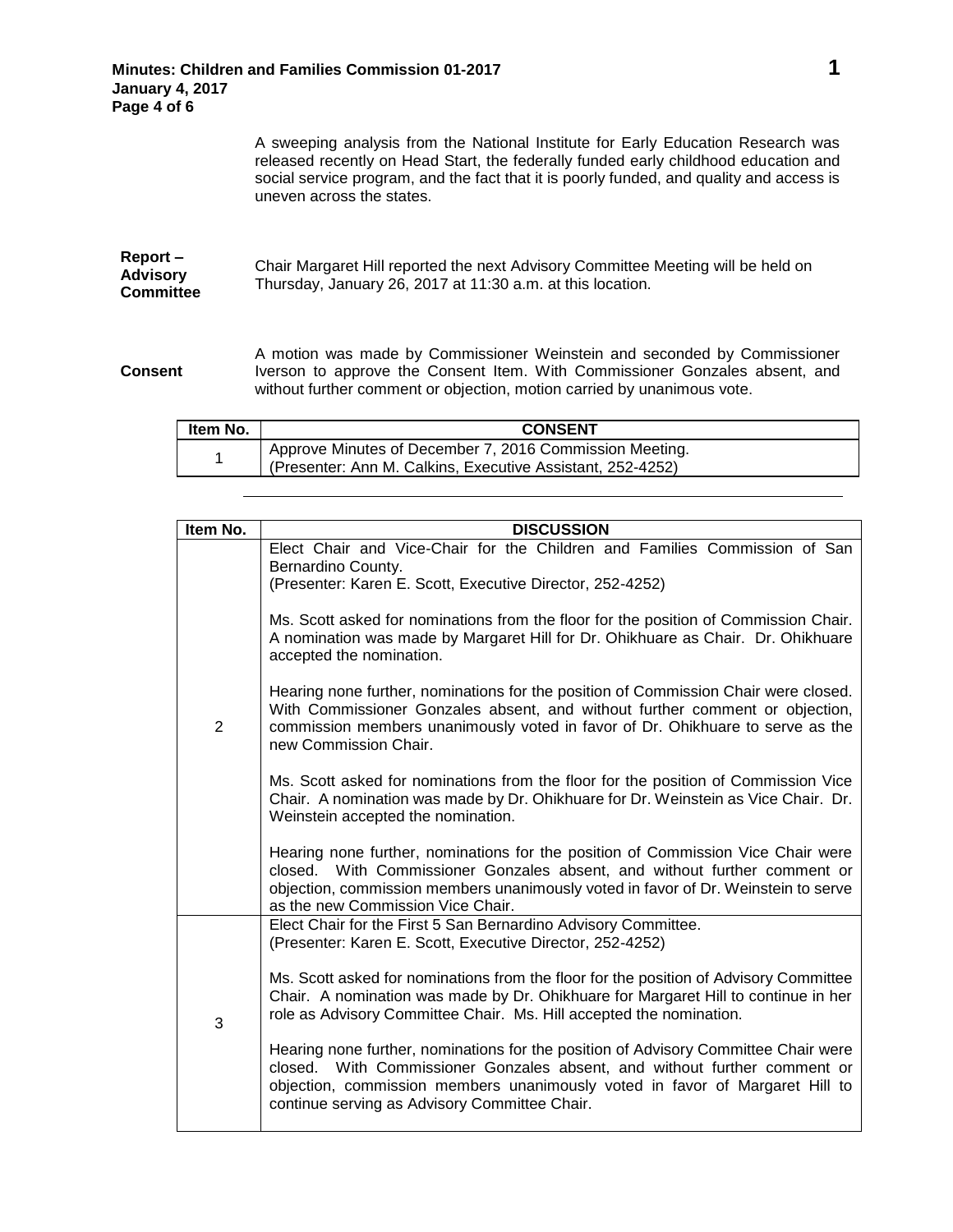|   | Approve CFC 17-01 Advocacy and Legislative Policy for the Children and Families                                                                                      |
|---|----------------------------------------------------------------------------------------------------------------------------------------------------------------------|
|   | Commission for San Bernardino County.<br>(Presenter: Cindy Faulkner, Operations Manager, 252-4253)                                                                   |
|   |                                                                                                                                                                      |
|   | <b>Discussion</b>                                                                                                                                                    |
|   | None                                                                                                                                                                 |
| 4 | <b>Public Comment</b>                                                                                                                                                |
|   | None                                                                                                                                                                 |
|   |                                                                                                                                                                      |
|   | A motion was made by Commissioner Iverson and seconded by Commissioner Hill to<br>approve Item 4. With Commissioner Gonzales absent and without further comment      |
|   | or objection, motion carried by unanimous vote.                                                                                                                      |
|   | Approve the Request for Applications (RFA 17-01) to identify an organization to utilize                                                                              |
|   | AmeriCorps members to administer the Nurturing Parenting Program for Fiscal Year                                                                                     |
|   | 2017-2018.<br>(Presenter: Mary Jaquish, Program Supervisor, 252-4254)                                                                                                |
|   |                                                                                                                                                                      |
|   | <b>Discussion</b>                                                                                                                                                    |
|   | Commissioner Thomas asked if we are reaching families that have never had this<br>service before. Ms. Jaquish stated that a stronger survey can be created to better |
| 5 | determine this factor.                                                                                                                                               |
|   |                                                                                                                                                                      |
|   | <b>Public Comment</b><br>None                                                                                                                                        |
|   |                                                                                                                                                                      |
|   | A motion was made by Commissioner Hill and seconded by Commissioner Weinstein                                                                                        |
|   | to approve Item 5. With Commissioner Gonzales absent and without further comment                                                                                     |
|   | or objection, motion carried by unanimous vote.<br>Approve non-financial Memorandum of Understanding (MOU) with the County of San                                    |
|   | Bernardino Preschool Services Department (PSD) to provide data entry services                                                                                        |
|   | associated with Contract FS076 with San Bernardino County Library in support of the                                                                                  |
|   | Career Online High School Initiative for Fiscal Year 2016-2018.<br>(Presenter: Scott McGrath, Supervisor, 252-4259)                                                  |
|   |                                                                                                                                                                      |
|   | <b>Discussion</b>                                                                                                                                                    |
| 6 | None                                                                                                                                                                 |
|   | <b>Public Comment</b>                                                                                                                                                |
|   | None                                                                                                                                                                 |
|   | Chair Ohikhuare abstained due to his position on the governing board of PSD. A                                                                                       |
|   | motion was made by Commissioner Thomas and seconded by Commissioner                                                                                                  |
|   | Weinstein to approve Item 6. With Commissioner Gonzales absent and without further                                                                                   |
|   | comment or objection, motion carried by unanimous vote.                                                                                                              |

| Item No. | <b>INFORMATION</b>                                                                                                         |
|----------|----------------------------------------------------------------------------------------------------------------------------|
| –        | Receive information on Local Outcomes Brief for Fiscal Year 2015-2016.<br>(Presenter: Scott McGrath, Supervisor, 252-4259) |